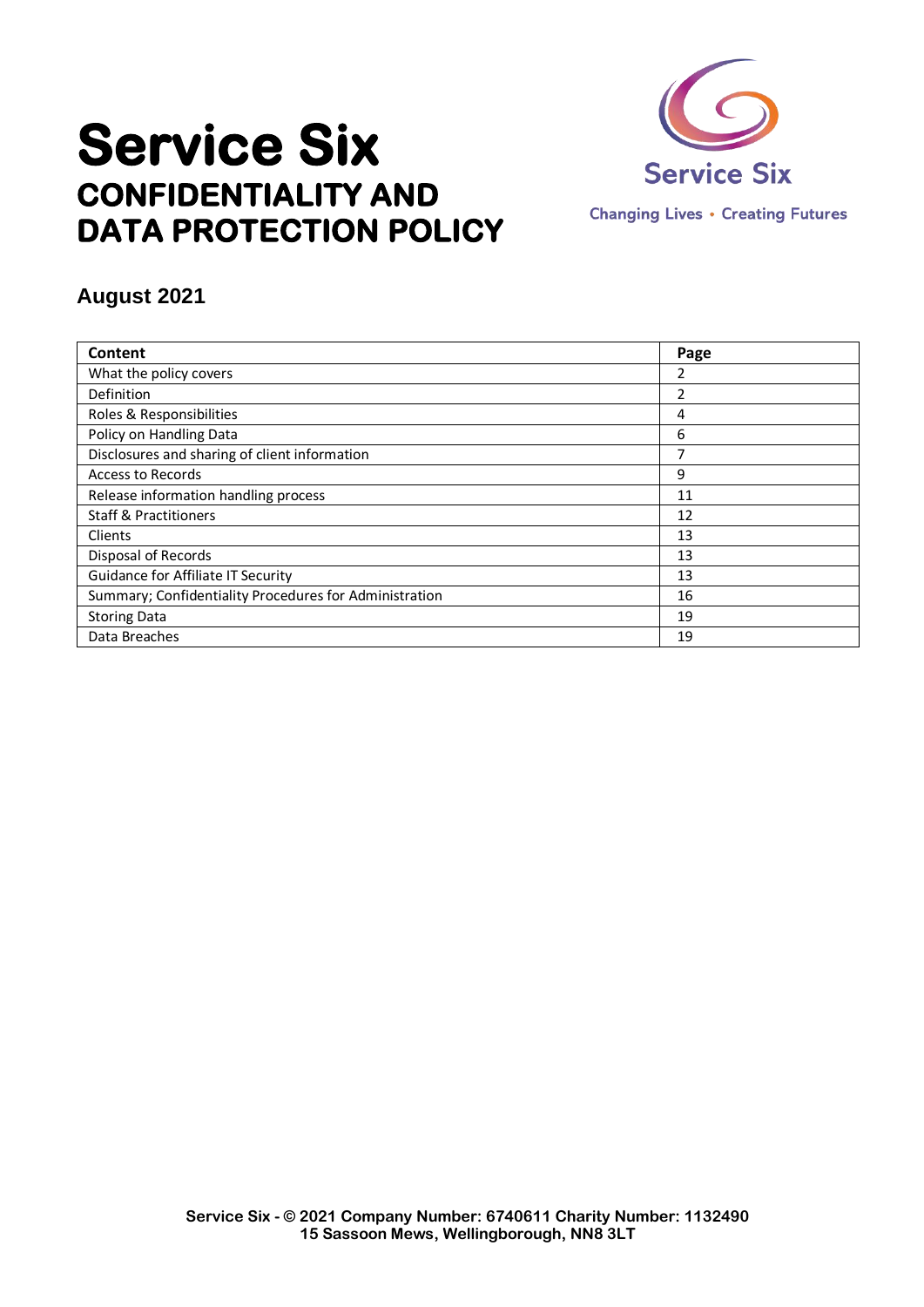**Date:** August 2021

**Review Due By:** September 2022

**Lead Role/Manager:** Chief Executive

## **Others involved in implementing:** Managers and Personnel

## **What this policy covers**

In its operations, Service Six has to collect and use both personal and sensitive information about people with whom it works. These may include current, past and prospective employees, clients and customers, affiliate practitioners and other suppliers and contractors. The lawful and correct treatment of this personal and sensitive information is essential to the operation of Service Six's business and the proper delivery of its services. Such information must be handled and dealt with properly, however it is collected, recorded and used, and whether it be on paper, in computer records or recorded by any other means.

Service Six abides by the confidentiality provisions in the British Association for Counselling and Psychotherapy's (BACP) Ethical Framework for Good Practice in Counselling and Psychotherapy. Its operations are also governed by the General Data Protection Regulations (GDPR) 2018, the Access to Health Records Act (1990) and comply with NHS Codes of Practice and the business management standard ISO 9001:2008.

Service Six will endeavorto ensure that all people involved in the delivery of itsservices are aware and informed of their responsibilitiesto treat personal and sensitive information appropriately.

This policy also details your rights and obligations in relation to your personal data and the personal data of third parties that you may come into contact with during the course of your employment.

If you have access to the personal data of employees or of third parties, you must comply with this Policy. Failure to comply with the Policy and procedures may result in disciplinary action up to and including dismissal without notice.

#### **LINKS TO OTHER SPECIFIC THERAPEUTIC POLICIES, PROCEDURES & GUIDELINES**:

- Clinical Risk Management Policy
- Disclosure and Release of Information Policy
- Retention Periods for Records Policy

## **DEFINITIONS**

## **General Data Protection Regulations (GDPR) 2018**

GDPR stands for General Data Protection Regulation and replaces the previous Data Protection Directives that were in place. It was approved by the EU Parliament in 2016 and comes into effect on 25th May 2018.

GDPR states that personal data should be 'processed fairly & lawfully' and 'collected for specified, explicit and legitimate purposes' and that individual's data is not processed without their knowledge and are only processed with their 'explicit' consent.

GDPR covers personal data relating to individuals. Service Six is committed to protecting the rights and freedoms of individuals with respect to the processing of children's, parents, visitors and staff personal data.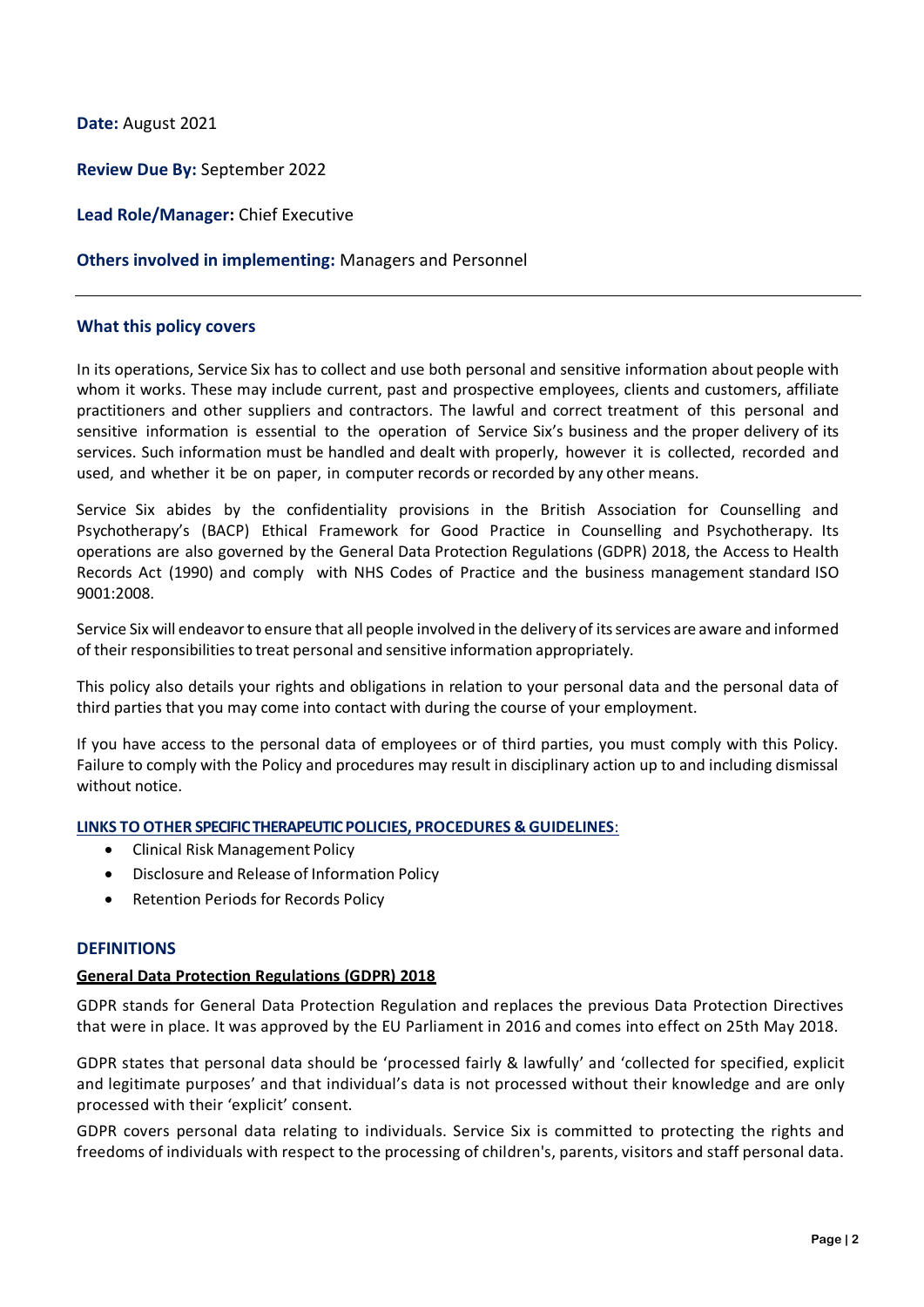The Data Protection Act gives individuals the right to know what information is held about them. It provides a framework to ensure that personal information is handled properly.

Service Six is registered with the ICO (Information Commissioners Office) under registration reference: Z1997473 and has been registered since 16th November 2009. Certificates are on display on the Service Six's information boards at the offices; HQ-15 Sassoon Mews, Wellingborough, Northamptonshire, NN8 3LT and Chapter House, Coffee Hall, Milton Keynes MK6 5EE.

The act states that anyone processing personal data must comply with eight principles of good practice. These principles require that personal information:

- $\bullet$ shall be processed fairly and lawfully and in particular, shall not be processed unless specific conditions are met;
- shall be obtained only for one or more specified and lawful purposes and shall not be further processed in any manner incompatible with that purpose or those purposes;
- shall be adequate, relevant and not excessive in relation to the purpose or purposes for which it is processed;
- shall be accurate and where necessary, kept up to date;
- shall not be kept for longer than is necessary for that purpose or those purposes;
- shall be processed in accordance with the rights of data subjects under the Act;
- shall be kept secure i.e. protected by an appropriate degree of security;
- shall not be transferred to a country or territory outside the European Economic Area, unless that country or territory ensures an adequate level of data protection.

The Act provides conditions for the processing of any personal data. It also makes a distinction between personal data and 'sensitive' personal data.

## **Personal data**

Personal data is defined as, information relating to an individual who can be identified from:

- the presenting data  $\bullet$
- the presenting data and other information, which includes an expression of opinion about the individual  $\bullet$ and any indication of intentions in respect of the individual

## **Sensitive personal data**

Sensitive personal data is defined as personal data consisting of information as to:

- Racial or ethnic origin; Political opinion; Religious or other beliefs; Trade union membership;
- Physical or mental health or condition; Sexual life;
- Criminal proceedings or convictions.  $\bullet$

## **Processing**

Processing, in relation to information or data, means obtaining, recording or holding the information or data or carrying out any operation or set of operations on the information or data, including:

- organisation, adaptation or alteration of the information or data,
- retrieval, consultation or use of the information or data,
- disclosure of the information or data by transmission, dissemination or otherwise making available, or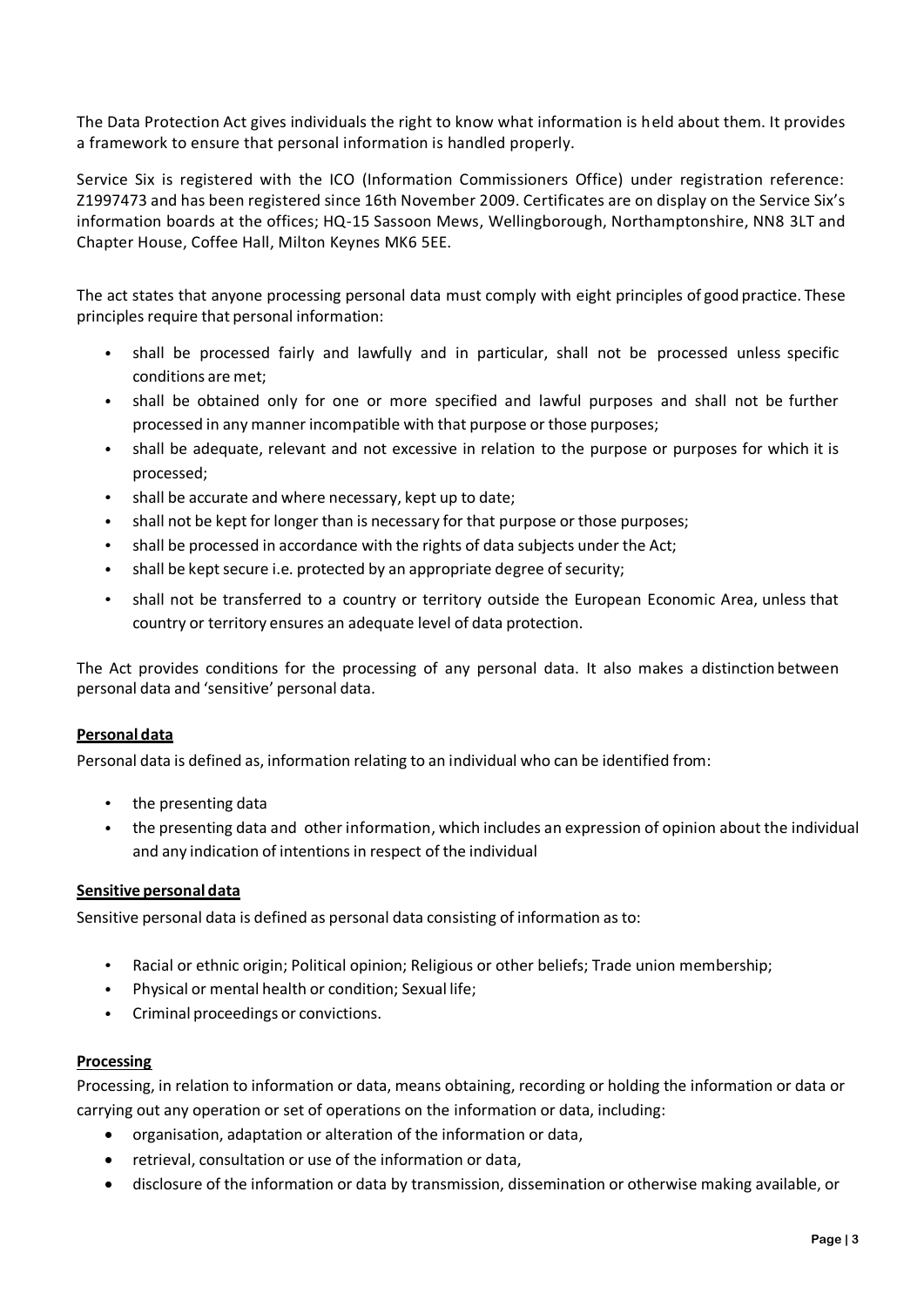alignment, combination, blocking, erasure or destruction of the information or data

## **Data Subject**

Data Subject means an individual who is the subject of personal data. In other words, the Data Subject is the individual whom particular personal data is about. The Data Protection Act does not count as a Data Subject an individual who has died or who cannot be identified or distinguished from others. Data Subject within Service Six can be clients and employees.

## **Data Controller**

The Data Controller means a person who (either alone or jointly or in common with other persons) determines the purposes for which and the manner in which any personal data are, or are to be, processed. Data Controller within Service Six can be Service Six.

## **Data Processor**

Data Processor, in relation to personal data, means any person (other than an employee of the data controller) who processes the data on behalf of the Data Controller. Data Processors are not directly subject to the Act. However, most Data Processors, if not all, will be Data Controllers in their own right for the processing they do for their own administrative purposes, such as employee administration or IT.

Data Processor within Service Six can be outsources services such as HR Mentor, FUSE Collaboration Services (IT) and Consultants.

## **The Caldicott Principles**

All client-identifiable data is held in accordance with the six principles from the Caldicott guidelines:

- 1. justify the purpose for using confidential information
- 2. only use it where necessary
- 3. use the minimum that is required
- 4. access should be on a strict 'need to know' basis
- 5. everyone must understand his or her responsibilities
- 6. understand and comply with the law

## **Records**

Within the Freedom of Information Act, a health record is defined as consisting of information relating to the physical or mental health or condition of an identifiable individual, made by or on behalf of a practitioner in connection with the care of that individual.

The Act includes health records held for NHS, independent sector and practitioners private practice records. It also applies to employers who hold information relating to the physical or mental health of their employees if the record has been made by or on behalf of a practitioner in connection with the care of the employee.

A health record can be in digital or manual format. It may include hand written clinical notes, letters to and from practitioners, outcome measures and all records of telephone contacts.

## **ROLES & RESPONSIBILITIES**

Service Six will follow procedures to ensure that all employees, practitioners, contractors, agents, consultants, or partners who have access to any personal data held by or on behalf of Service Six, are fully aware of and abide by their duties and responsibilities under the General Data Protection Regulations (GDPR)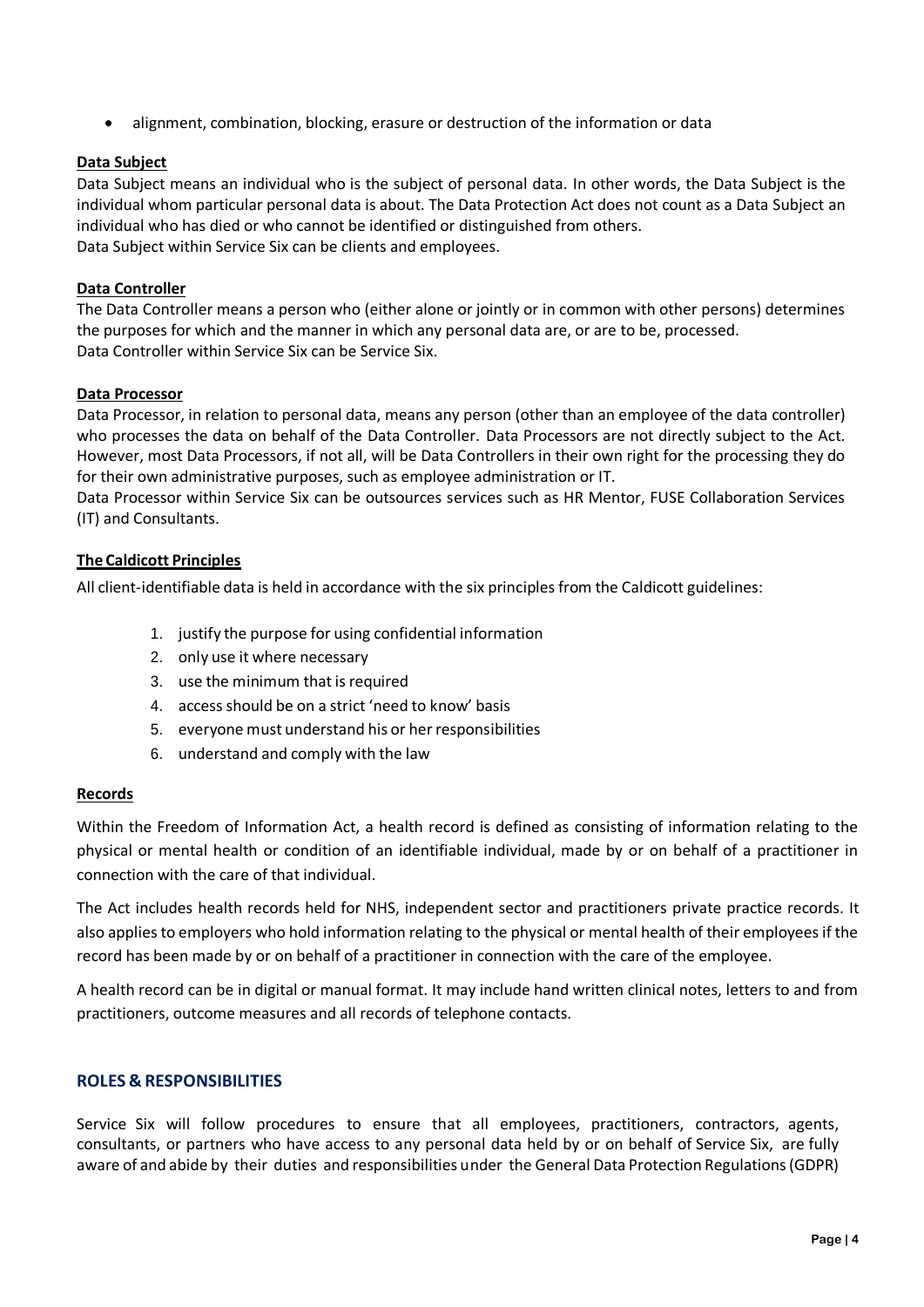## 2018.

All employees, practitioners, contractors, agents, consultants, or partners who have access to any personal information, whether paper based or electronic, must adhere to this policy and related procedures.

## **Information Officer**

The Information Commissioner maintains a public register of data controllers and Service Six is registered as such.

| <b>Data Controller Name:</b> | <b>Service Six</b> |
|------------------------------|--------------------|
| <b>Registration No:</b>      | Z1997473           |
| <b>Security No:</b>          | 10815990           |

## **Data Protection Officer**

The Chief Executive acts as the Charity's Data Protection Officer and is responsible for notifying, updating and renewing Service Six's registration details with the Information Commissioner's Office. The Chief Executive also has responsibility for overseeing the development of policies and procedures relating to non- clinical information.

## **Chief Executive**

Service Six's Chief Executive has overall responsibility for policies and procedures relating to clinical information and for:

- Reviewing and updating this policy;
- The development of best practice guidelines and audits to ensure adherence and compliance with statutory duties
- Any breach of confidentiality or Data Protection must be reported to the Chief Executive immediately and then by the Chief Executive to the Board of Trustees.
- Audits to ensure adherence and compliance with statutory duties

## **Designated Safeguarding Officer (DSO)**

In practice, responsibility for therapeutic decisions relating to disclosure of information is developed to the DSO (who exercises responsibility similar to Caldicott Guardians). In the absence of the DSO, responsibility will be delegated to the other members of the Designated Safeguarding team or to the Chief Executive.

In addition, the DSO is responsible for:

- ensuring the provision of confidentiality and data protection
- training for staff; ensuring that staff are aware of and adhere to relevant policy and procedures;
- monitoring the effectiveness of this policy and raising issues requiring further attention;
- consulting with the other managers, clinical supervisors and the Executive team as necessary to support compliance.

## **Managers**

In practice, responsibility for decisions relating to disclosure and release of information is devolved to service managers (who exercise responsibility similar to Caldicott Guardians). In addition, service managers are responsible for: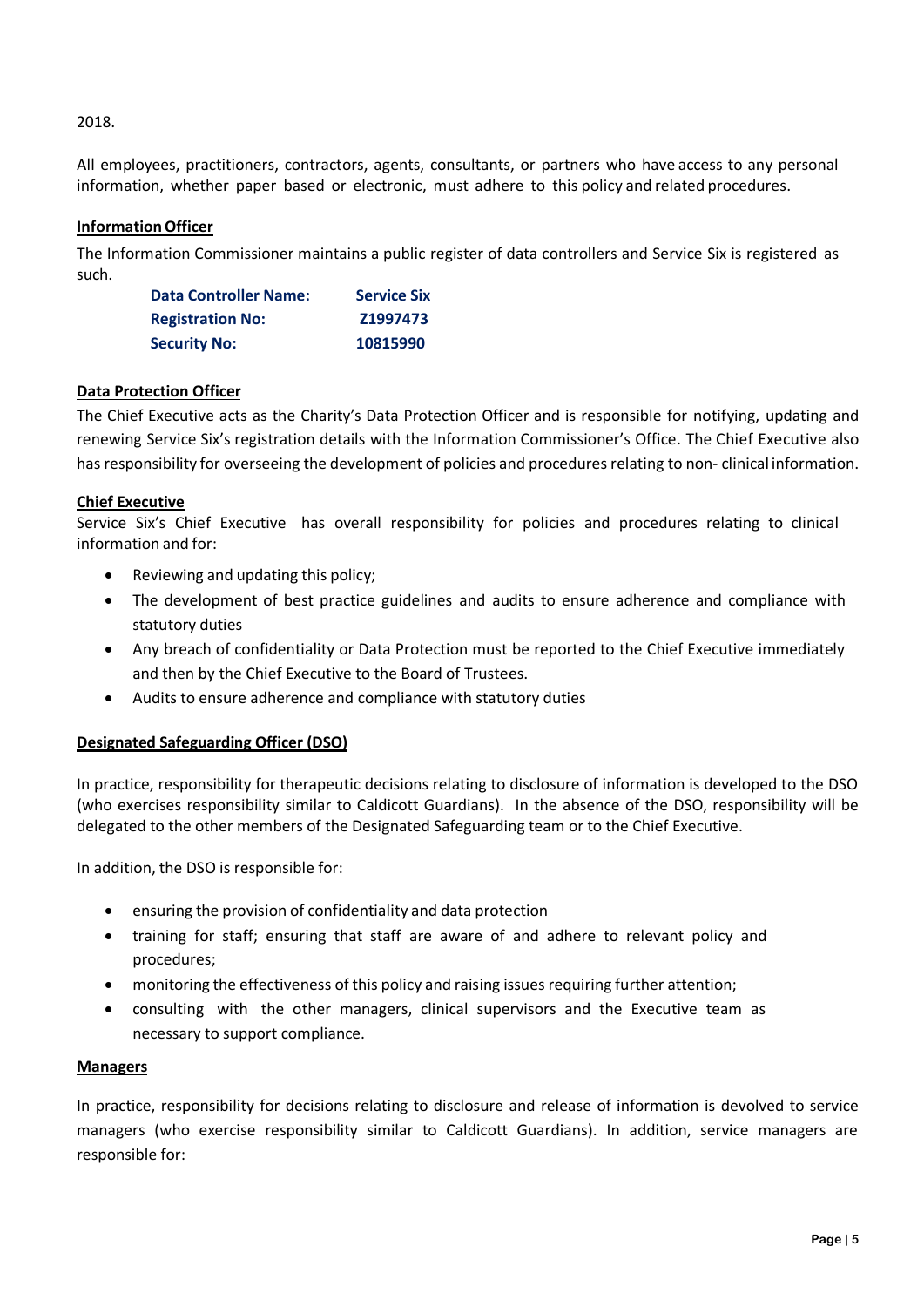- ensuring the provision of training for staff relating to managing information; ensuring that staff are aware of and adhere to relevant policy and procedures;
- monitoring the effectiveness of this policy and raising issues requiring further attention; consulting with the clinical governance manager or other management staff/Chief Executive as necessary to support compliance.

Service managers may deputize their role to a suitably trained and qualified member of staff, who will exercise due caution in making decisions, consulting with the Operations Manager, a designated clinical lead or other Manager as appropriate.

## **Practitioners**

All employed personnel and practitioners are expected to consult with their line managers in matters relating to disclosure or release of client information.

Only when circumstances require an urgent response (i.e. to prevent immediate significant harm to the client or others) and the Operations Manager or any other member of the Designated Safeguarding team is not available, should the practitioner make the final decision to disclose information. In any event this should be in keeping with Service Six's policy in managing client risk.

In all cases of disclosure and release of client information, practitioners should make and retain careful notes about; when; what; and why decisions were taken.

## **POLICY ON HANDLING PERSONAL DATA**

## **Collection and maintenance of personal information**

Service Six will, through appropriate management and the use of strict criteria and controls follow the Caldicott Principles and in addition will:

- observe fully conditions regarding the fair collection and use of personal information;
- meet its legal obligations to specify the purpose for which information is used;  $\bullet$
- collect and process appropriate information and only to the extent that it is needed to fulfill operational needs or to comply with any legal requirements;
- ensure the quality of information used;
- apply strict checks to determine the length of time information is held;
- ensure that the rights of people about whom the information is held can be fully exercised.

## **Responsibilitiesfor managing and handling personal information**

In addition, Service Six will ensure that:

- everyone managing and handling personal information understands that they are contractually responsible for following Service Six' data protection practice;
- everyone managing and handling personal information is appropriately trained to do so; everyone managing and handling personal information is appropriately supervised;
- $\bullet$  . anyone wanting to make enquiries about handling personal information, whether a member of staff or a member of the public, knows what to do;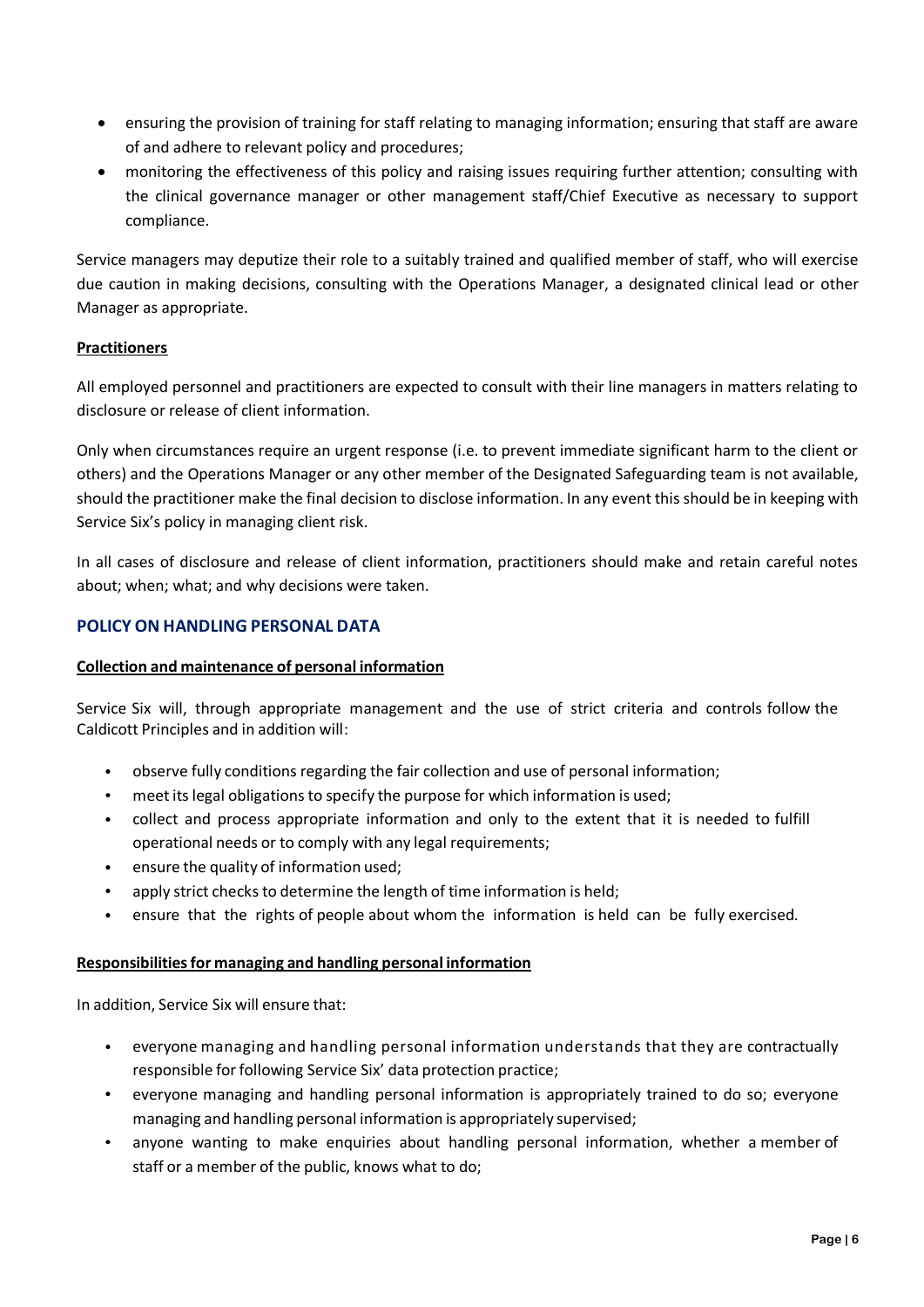queries about handling personal information are promptly and courteously dealt with; methods of  $\bullet$ handling personal information are regularly assessed and evaluated.

## **Ensuring security of personal information**

Service Six will also ensure that personal data is kept secure at all times against unauthorized or unlawful loss or disclosure and in particular will ensure that:

- paper files and other records or documents containing personal/sensitive data are kept in a secure environment (i.e. in a lockable room with controlled access, or in a locked drawer or filing cabinet);
- personal data held on computers and computer systems is protected by the use of secure passwords which are changed regularly;
- individual passwords should be such that they are not easily compromised;
- where information is transmitted electronically, all sensitive information is referenced by case number and, if required, case number and name are sent under a separate communication;
- all contractors and temporary staff who have access to personal information supplied by Service Six sign a confidentiality agreement prior to commencement of employment and agree to abide by this policy and related procedures.

## **DISCLOSURE AND SHARING OF CLIENT INFORMATION**

Where it is appropriate to share information about a client with other organisations, local protocols are in place to ensure as far as is reasonable that those receiving the information use it appropriately and respect confidentiality. These protocols differ according to the nature of the commissioning organisation (e.g. PCT, NHS or private) and care must be taken to follow the appropriate procedure for example in respect to release of information to a client's GP.

If it is necessary to share confidential information with others for the effective care of the client or where another person may be at risk of significant harm, this needs to be managed sensitively with the client. An explanation as to the reasons for the disclosure should be provided by the practitioner and the likely consequences should be given to the client. Where possible a client's written consent to release information is obtained.

Apart from exceptional circumstances involving risk of significant harm, the wishes of the client are taken into account as to information they do not want disclosed.

When information is disclosed, only as much as it is required for the purpose is released.

The decision to release information regarding a client, where it is believed to be in the "public best interest" is a matter for careful consideration with the service manager and other senior clinical staff as appropriate.

## **IMPLEMENTATION**

## **Right to be informed**

Service Six is a registered charity and as so, is required to collect and manage certain data. We need to know clients' full addresses, telephone numbers, email addresses, date of birth, GP contact details and the reason for their referral to our services. For clients who are children and young people we also require their parent's/carer's name and contact details and their school/college contact details. This is in respect of enabling us to process the referral and to provide a suitable service for the client.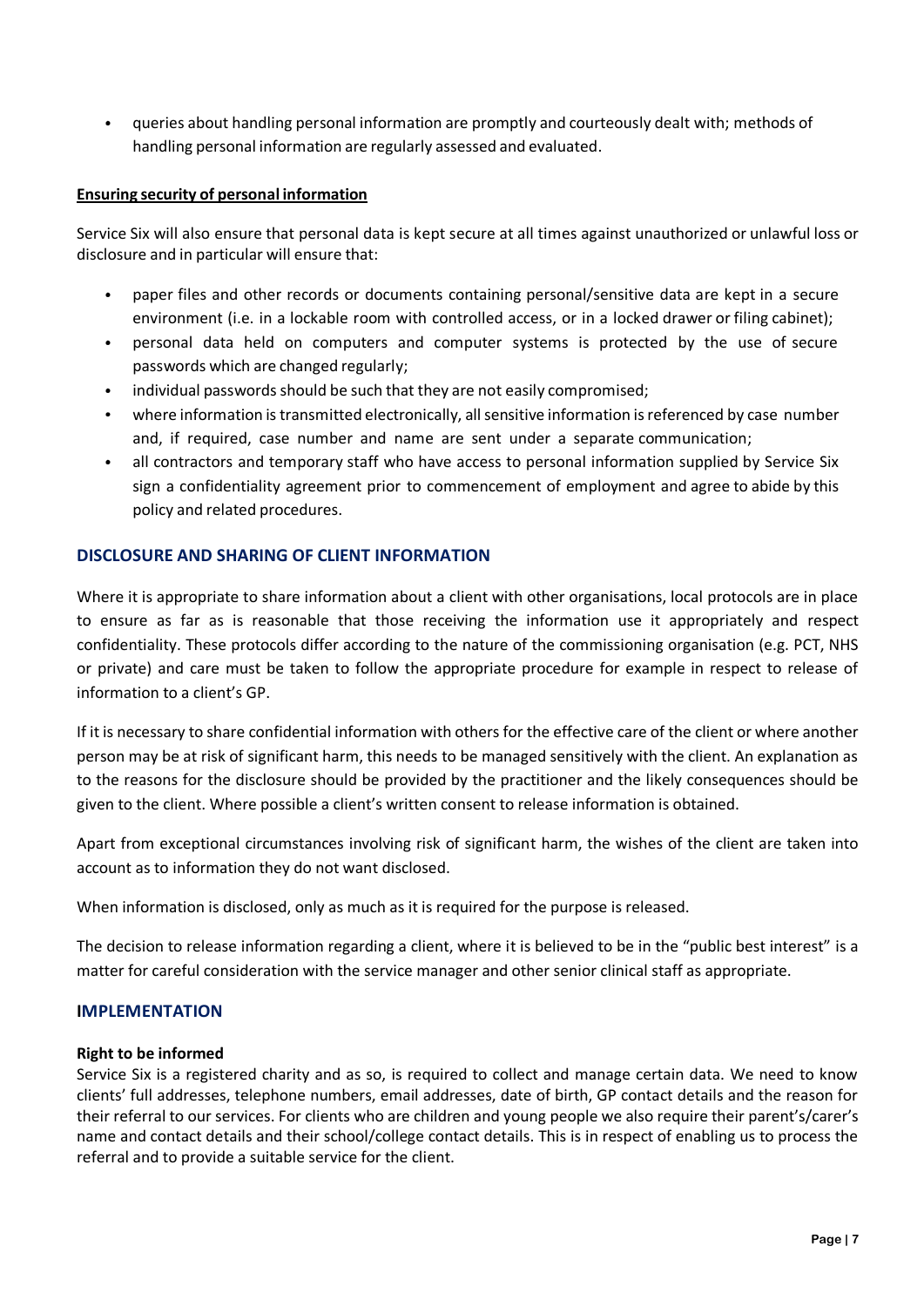We are also required to collect certain details of visitors to our Service Six offices. We need to know visitors' names, when and who they are visiting and where appropriate company name. This is in respect of our Health and Safety and Safeguarding Policies.

As an employer Service Six is required to hold data on its employees; including full names, addresses, email addresses, telephone numbers, date of birth, National Insurance numbers, Employment History, photographic ID such as passport and driver's license, bank details and next of Kin contact details. Some of this information is also required for Disclosure and Barring Service checks (DBS) and proof of eligibility to work in the UK.

## **Rights of accessto data**

Service Six is a charity registered with the Charity Commission for England and Wales. Registration No: 1132490.

Service Six is also a company registered in England & Wales. Registration No: 6740611.

Registered Office: 15 Sassoon Mews, Wellingborough, Northamptonshire, NN8 3LT.

Telephone: (01933) 277520.

At any point an individual can make a request relating to their data and Service Six will need to provide a response (within 40 days). Service Six can refuse a request, if we have a lawful obligation to retain data i.e. client information in relation to Safeguarding, but we will inform the individual of the reasons for the rejection. The individual will have the right to complain to the ICO if they are not happy with the decision.

Service Six staff and clients have the right to access any personal data, which is held by the Charity in electronic or manual format. Separate procedures govern the disclosure and release ofsuch information.

Rules governing access to records applications:

- an individual Data Subject is entitled to apply to access their total record and are not required to give a reason for this;
- any person authorised by the Data Subject is entitled to apply;
- any parent or guardian who is responsible for a child Data Subject is entitled to apply;
- anyone who has lasting power of attorney, a court appointed deputy, or anyone acting as a mental health advocate on behalf of a Data Subject is entitled to apply;
- anyone appointed by the courts to manage a deceased person's affairs;
- anyone who may have a claim arising out of the person's death (e.g. next of kin).

Service Six must ensure that personal data is not disclosed to unauthorized third parties which includes family members, friends, government bodies, and in certain circumstances, the police. All staff should exercise caution when asked to disclose personal data held on another individual to a third party. This policy determines that personal data may be legitimately disclosed where one or more of the following conditions apply:

- If the individual has given their consent Service Six is legally obliged to disclose the data;
- protect the vital interests of the individual in the course of clinical work (e.g. in the management of risk of serious harm to the client or others)

## **Consent**

Consent will always be sought explicitly if data is to be disclosed to a third party. By virtue of the services, Service Six provides, consent may not always be provided explicitly prior to personal information being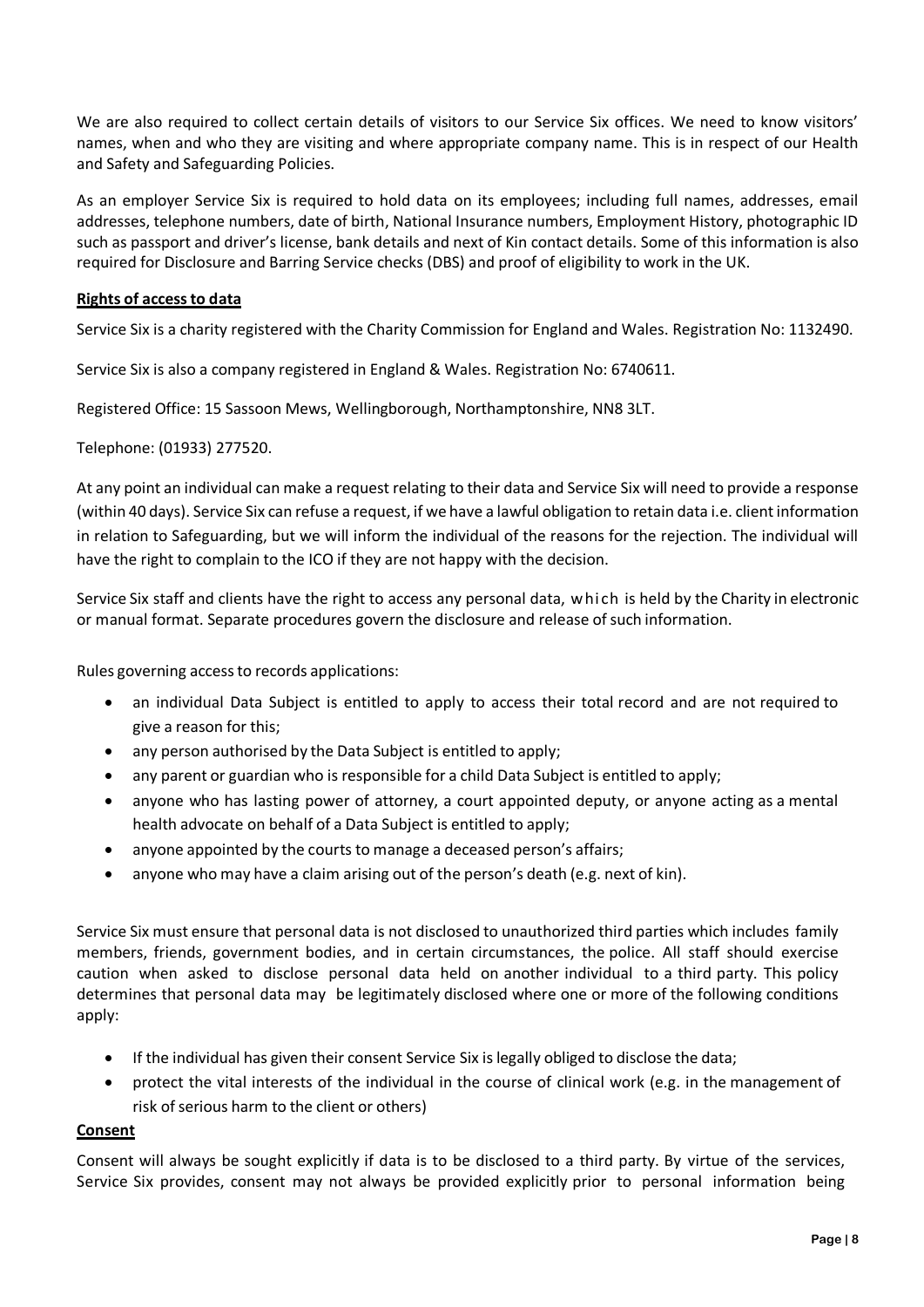provided to Service Six. By making use of Service Six's services a person may be providing sensitive information. This imposes an additional level of trust on Service Six and its staff to ensure that both personal and sensitive data is handled with due care. Where practicable, Service Six's staff will advise clients of the confidentiality provisions which apply.

Service Six's confidentiality policy is explicitly stated in the letter or statement of agreement provided at the first session. This also makes reference to Service Six's management of information in accordance with the General Data Protection Regulations (GDPR) 2018. Clients are actively encouraged to voice any hesitations they may have about Service Six's policy.

#### **Data Security**

Care should be taken to ensure that PCs, laptops and terminals are not visible except to authorised staff and that computer passwords are kept confidential. PC and other device screens should not be left unattended without password protected screen-savers and manual records should not be left where unauthorized personnel can access them.

This policy also applies to staff who process personal data 'off-site'. Off-site processing presents a potentially greater risk of loss, theft or damage to personal data. Staff should take particular care when processing personal data at home or in other locations outside Service Six'spremises.

Separate procedures relating to maintaining confidentiality are included in practitioner handbooks and guidance on data transfer.

#### **Retention and disposal of data / Right to be erased**

Service Six discourages the retention of personal data for longer than required.

You have the right to request the deletion of your data where there is no compelling reason for its continued use. However, Service Six has a legal duty to keep clients' details for a reasonable time. For more information, please see 'Service Six Retention Periods for Records Policy'

## **ACCESS TO RECORDS**

#### **Who can access records?**

A client is entitled to apply for access to their total record as it stands at the time the record is made and they are not required to give a reason for their application. In addition, the following can request a client's record:

- any person explicitly authorised by the client.
- parents or guardians with 'parental responsibility' in the case of a child (which may include estranged parents).
- anyone who has 'Lasting Power of Attorney', 'Court appointed Deputy' or is acting as an 'Independent Mental Capacity Advocate'.
- a request from a solicitor acting on behalf of a client is handled in the same way as a request from the client.
- In some cases, children under the age of 16 years who have the capacity and understanding to take decisions about their own treatment are also entitled to decide whether personal information may be passed on about something they do not wish their parents to know (i.e. a child who is 'Gillick Competent').
- At no time should a client's record be released to a solicitor or insurer without the knowledge of the service manager, as Service Six may be required to defend any litigation which may ensue. The service manager will seek further advice from their line manager in cases where a claim may arise.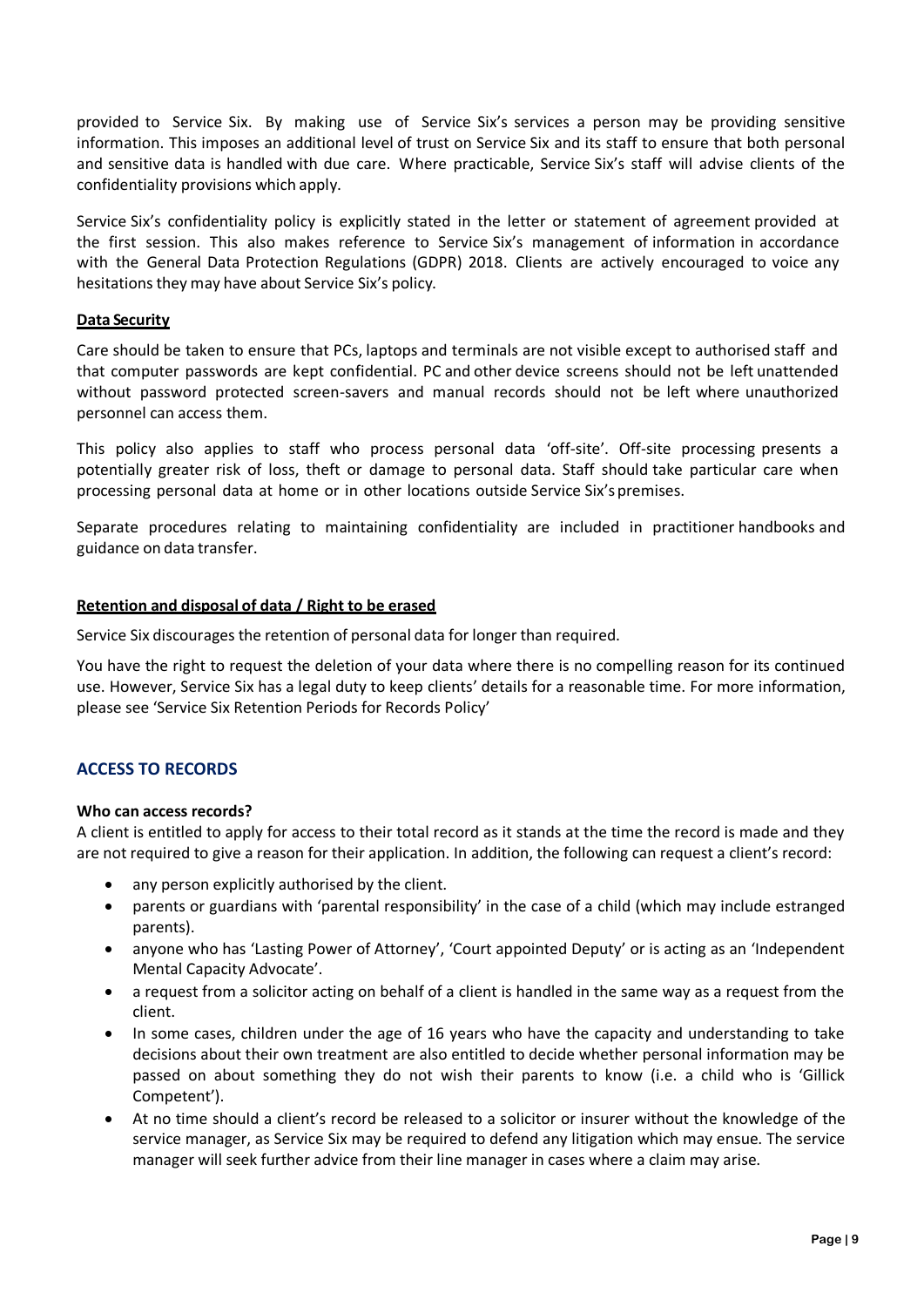## **Records of a deceased client**

The Access to Health Records Act 1990 applies in this case, which allows the following rights of access to the records of a deceased client:

- a person appointed by the courts to manage the client's affairs following their death any person who may have a claim arising out the client's death (e.g. next of kin).
- where a party intending to make a claim on the estate of the deceased makes an application for access, that access should be limited to the relevant parts of the record only.

In keeping with Service Six's agreement with commissioning organisations, it may be necessary for information to be released as part of investigations into a serious untoward incident in such cases agreed protocols will be followed.

## **Procedure for access to records**

Under the Freedom of Information Act 2000, the Data Subject has a general right of access to all types of recorded information (This is called a Subject Access Request) held by public authorities, unless particular exemptions apply. The Act aims to improve the openness and transparency of public authorities, and Service Six is committed to complying with this legislation.

Requests for access should be made in writing to the Data Protection Officer, who will confirm that the application being made is legitimate and the correct procedure to verify the right of access has been followed:

- Data Protection Officer @ [referrals@servicesix.co.uk](mailto:referrals@servicesix.co.uk)
- Attn: Service Six Data Protection Officer, 15 Sassoon Mews, Wellingborough, Northamptonshire, NN8 3LT

Where in exceptional circumstances (notes have been destroyed after the retention period has elapsed) the request cannot be complied with the Data Subject is notified.

Information requested is usually free of charge and will usually be responded to within 40 days of submission, but we should aim to comply within 21 days as a matter of good practice. In some cases, if a large volume of information is requested in hard copy Service Six may issue a fees notice for disbursement costs (printing and postage).

Should a request be made for a face-to-face meeting Service Six will arrange for the Data Subject to look through their file in the presence of a member of staff who can answer questions and note any changes they think should be made to their records.

Service Six staff who have contributed to the record are notified that an application for access has been made and informing them of the intention to release the record.

Copies of records should be provided, retaining the originals in the event of a further need for care.

## **Withholding access to records**

Service Six policy is to be as open as possible, but some information may be withheld if we consider an exemption applies. Sometimes Service Six receives information from someone (e.g. Doctor, Social Worker etc.) that is written in confidence. When this happens Service Six have to obtain the agreement of the person providing the information before sharing it with the Data Subject. On very rare occasions Service Six might withhold some of the information because it could seriously harm the Data Subject to see it. References to other people might also be withheld.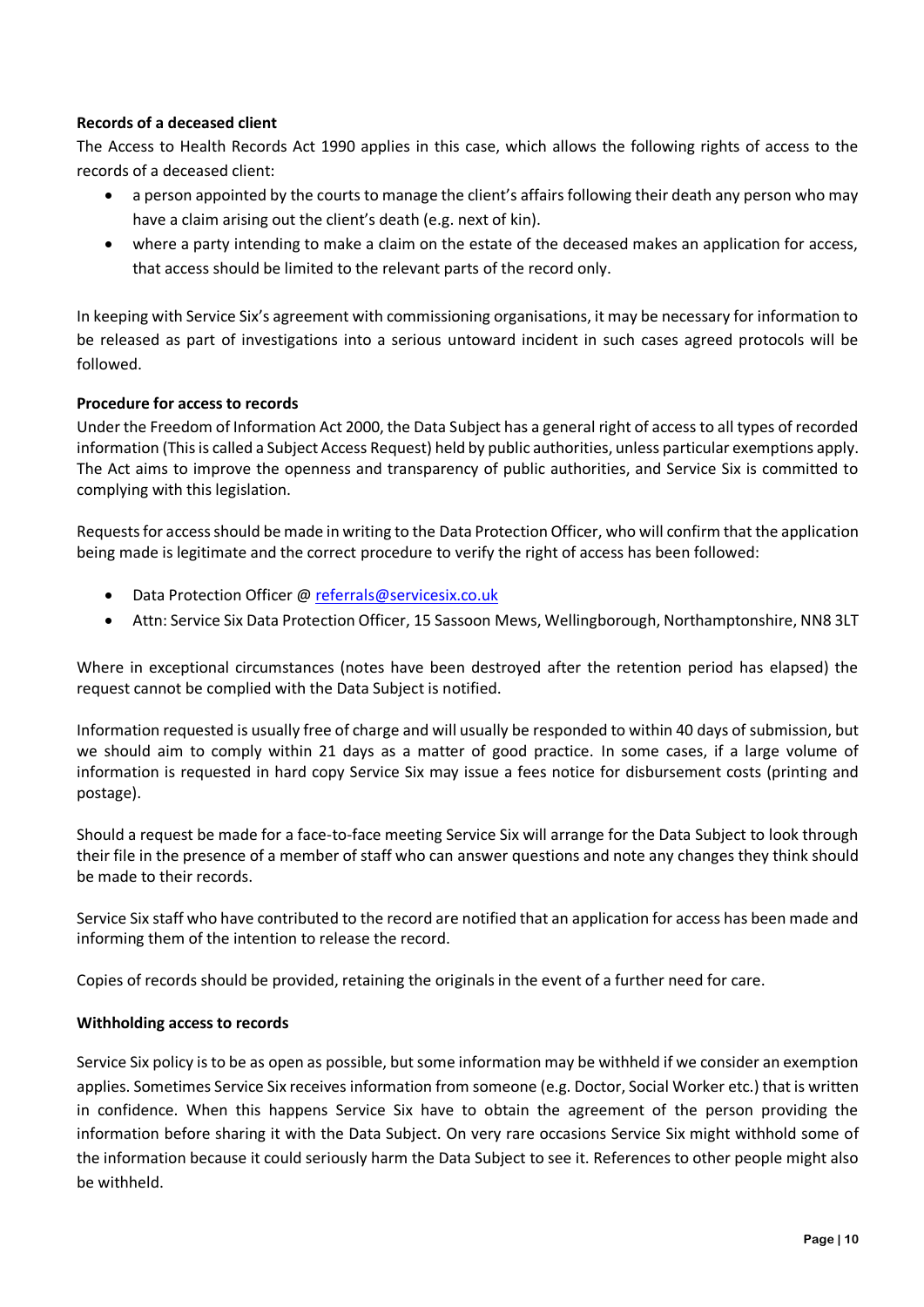If Service Six refuses to supply all or part of any information requested reasons for refusal will be provided. The reasons will be based on the exempted categories under the Freedom of Information Act 2000. If the Data Subject is unhappy with the way in which their request was handled they can request an internal review. A senior member of staff who was not party to the original decision on whether to release the information will review the manner in which the request was dealt and will either uphold or overturn the original decision.

## **Rights to amend contents of a health record**

Where the Data Subject disagrees with a non-medical fact in the records, the Data Protection Officer can alter this.

Where the Data Subject disagrees with a medical or other professional entry, which the professional believes to be correct, this cannot be altered under any circumstances. In this case a note is added to the record to indicate the client's objection.

In some circumstances the Data Subject may request a note be added to the records indicating they do not wish access to be granted after their death. Where an application is made after the death of the person to whom the record refers, care should be taken to comply with the client's instruction.

Where possible, amendments to records should include notes of what has been amended which are signed by the Data Subject concerned and the Data Protection Officer.

## **RELEASE OF INFORMATION HANDLING PROCESS**

A member of staff receives a request for records in writing, dates it then informs the Data Protection Officer as soon as possible.

The limit to comply with any request is 40 days from receipt but we should aim to comply within 21 days as a matter of good practice.

The Data Protection Officer ensures the following;

- The request is noted on the database Data Subject file and all subsequent actions are to be noted. The identification of the applicant is established.
- The request for the release of information is received directly from the applicant, or a third party on their behalf (e.g. solicitor, police) and is signed by the Data Subject.
- The relevant information or file is located and contents checked for accuracy and clarity.
- An assessment of what is required to comply with the request is made to establish whether:
	- $\triangleright$  confirmation of attendance and sessions would be adequate.
	- $\triangleright$  the whole record is to be supplied (ensuring any references to third parties is removed).
	- $\triangleright$  a specific clinical report needs to be written (in which case the fee for an hour of practitioner's time may be chargeable).
- Inform the applicant of any problem in complying with the request, or if additional information is required. Any further actions should be communicated in writing, including requests for additional information.
- Consult with the practitioner concerned regarding information which is to be to be released.
- In the case of any unusual request from a third party, there should be consultation with another manager before information is released.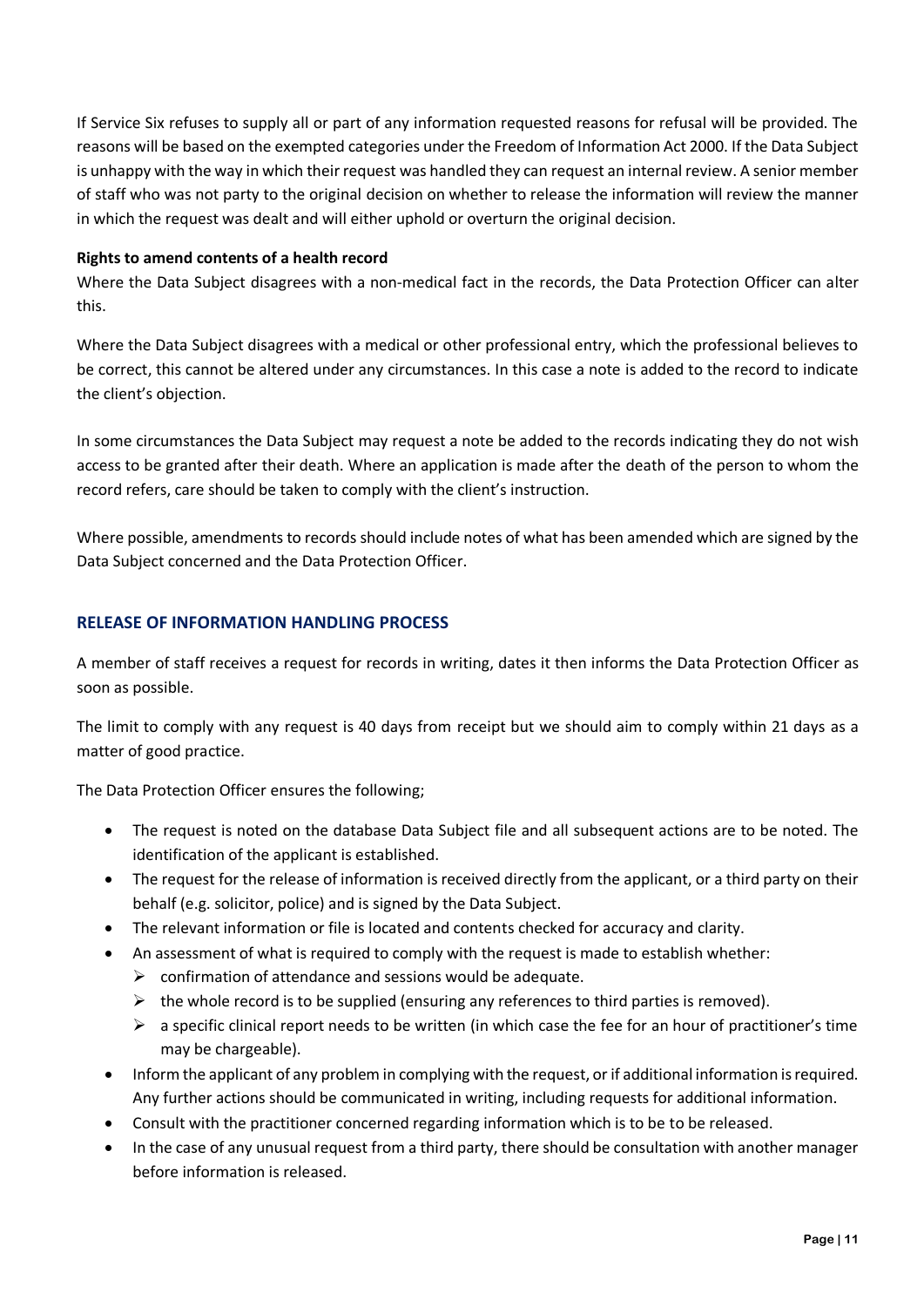- Communications should be 'clean' of any information relating to Service Six processes.
- The information may be sent by registered post if it contains particularly sensitive information in which the Data Subject may be identified.
- If the information cannot be released consultation with the clinical governance manager will take place, for example when information:
	- $\triangleright$  may cause serious harm to the client or another person.
	- $\triangleright$  is not solely part of the client's record (e.g. mediation).
	- $\triangleright$  requires consent from others (e.g. couples).
	- $\triangleright$  has been requested previously within an unreasonably short period.

If there are any complications, the Data Protection Officer should consult with the Chief Executive or the Board of Trustees and detailed notes should be recorded of actions taken with reasons for decisions. Complex cases involving Social Services, the Police or other third party requests without client consent should always be referred for consultation

## **STAFF & PRACTITIONERS**

When a member of staff leaves Service Six, it is not necessary to retain all their personal information. In general, electronic staff records containing information about individual members of staff are kept indefinitely and information typically includes name and address and, where appropriate positions held and leaving salary.

Other information relating to members of staff will be kept for 6 years from the end of employment. Information relating to Income Tax, Statutory Maternity Pay etc. will be retained for the statutory time period (between 3 and 6 years).

Information relating to unsuccessful applicants in connection with recruitment to a post will be kept for 12 months from the interview date.

Brief records of individuals that have applied for, been short-listed, or interviewed for posts or affiliate status, may be retained indefinitely to aid management of the recruitment process

It is important that employers keep a clear and comprehensive summary of any allegations made,

Details of how the allegations were followed up and resolved and of any action taken and decisions reached. These should be kept in a person's confidential personnel file and a copy should be given to the individual. Such information should be retained on file, including for people who leave the organisation, at least until the person reaches normal retirement age, or for 10 years if that is longer.

The purpose of the record is to enable accurate information to be given in response to any future request for a reference. It will provide clarification in cases where a future DBS disclosure reveals information from the police that an allegation was made but did not result in a prosecution or a conviction. It will also prevent unnecessary re-investigation if, as sometimes happens, allegations resurface after a period of time.

More information can be found it the retention Periods of Records Policy.

## **CLIENTS**

Client records are retained for long enough to ensure that care is provided in a way that is consistent with regulations and clinical guidelines, including NHS requirements where applicable.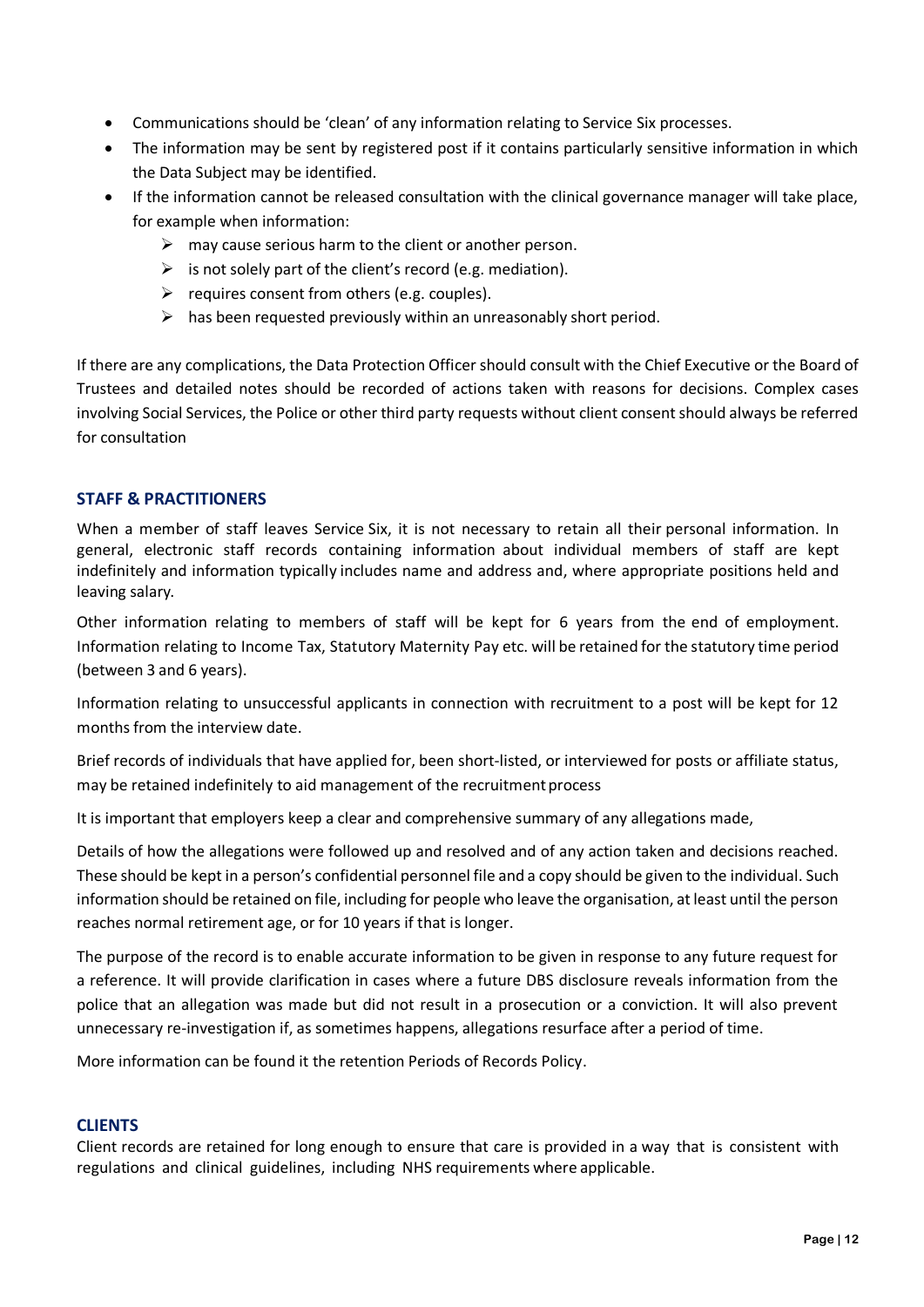Adult client files relating to EAP or private work are usually retained for a minimum period of 6 years after the case has been closed and will then normally be destroyed.

Children and Young People's files are usually retained until the client's 25th birthday or 26th if young person was 17 at conclusion of service and will then normally be destroyed.

These periods may be extended in consideration of legal issues that may be raised in reference to a case (e.g. Serious Untoward Incident investigations).

More information can be found it the retention Periods of Records Policy.

## **DISPOSAL OF RECORDS**

Paper records of staff, affiliates and clients are scanned to a secure system and attached to the database in accordance with procedures to ensure accuracy.

Care is taken to ensure that appropriate security measures are in place for the deletion or disposal of personal data.

Manual records are shredded and disposed of as 'confidential waste'.

Hard drives of redundant PCs are wiped clean and machines are destroyed rather than being reconditioned for use outside Service Six, as secure electronic deletion is deemed to be an insufficientsafeguard of personal data.

## **GUIDELINES FOR AFFILIATE IT SECURITY**

#### **INTRODUCTION**

The General Data Protection Regulations (GDPR) 2018, requires that anyone handling personal and sensitive data must comply with the eight principles of the act. These include ensuring that all data is held, handled and transferred securely.

Much of the information entrusted to Service Six may be of a confidential, personal or sensitive nature, and it is important that the security of this information is preserved up to and including the point of disposal. The following briefly outlines potential IT risk issues and provides some guidance to ensure safe practice.

All affiliates working in Service Six services are required to read the following and to sign the attached agreement indicating compliance with minimum requirements:

#### **PASSWORD MANAGEMENT: PURPOSE, CONSTRUCTION AND BEST PRACTICE**

The purpose of a password is 'access control'. Passwords allow users to gain access to their own personal information or services electronically. Individual passwords can prevent unauthorized access to computer systems, online services, email accounts, electronic files and restricted premises. Overall passwords aim to keep information secure and confidential.

#### *Do:*

- password protect access to PCs, laptops, email and individual folders where client files are stored
- choose a password of at least six to eight characters' long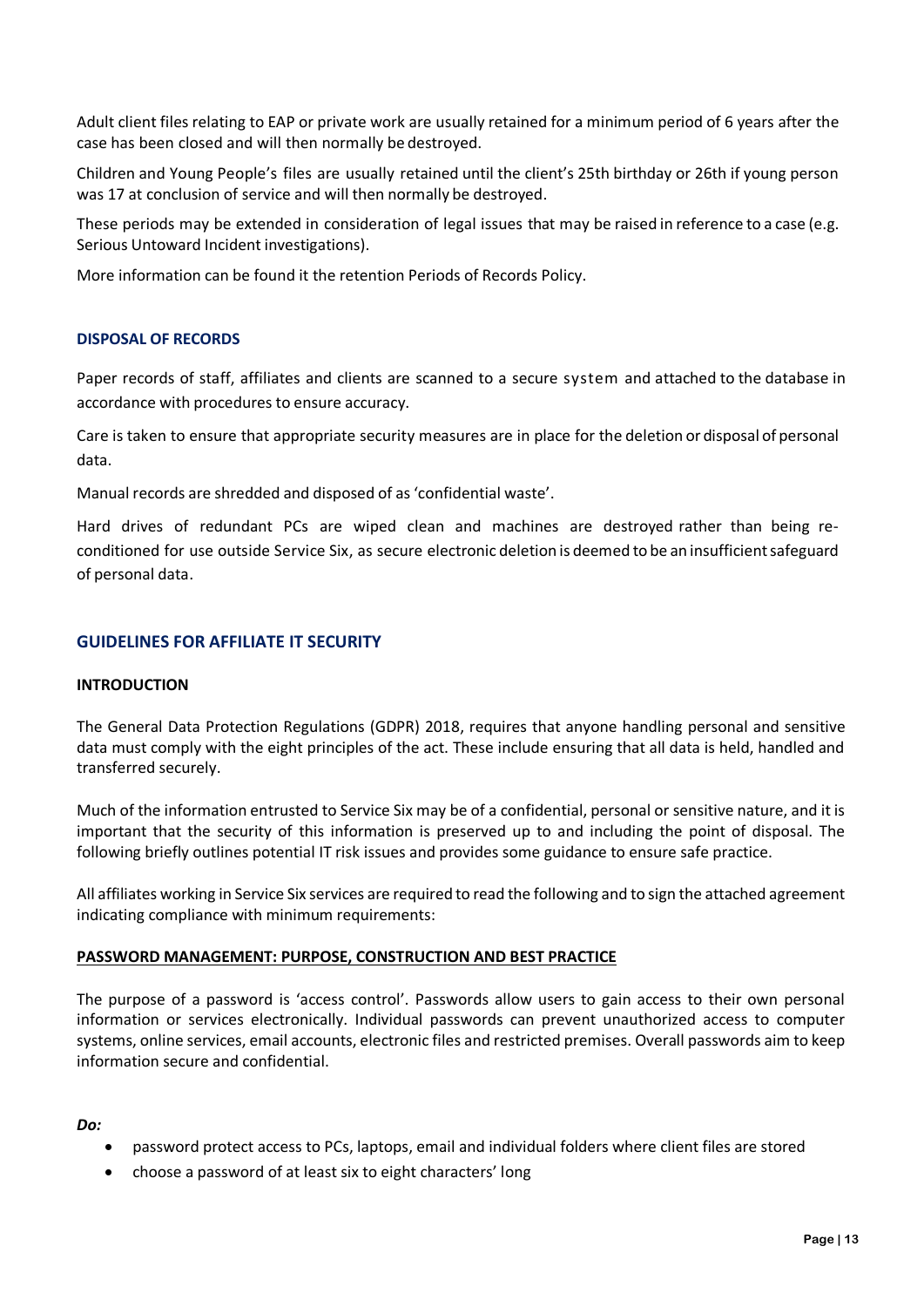- use a mixture of upper and lower case letters, numbers and keyboard symbols (i.e.  $\cdot \sim ! \text{ @ } \# \text{ $}\% \wedge \text{ $}\&\*$  ( )  $_{+}$  + - = { } | [ ] \ : " ; ' < > ? , . /).
- change passwords regularly
- ensure passwords are kept secret
- change your password immediately if you suspect someone else knows it
- use memory tricks to remember passwords (e.g. make a password out of the first letters of each word in a memorable phrase)
- log off your computer or lock your computer screen with a password protected screen saver whenever you leave your desk unattended

## *Do not:*

- use your user name, real name, or Charity name in your password or anything that is easy to work out with a little background knowledge (e.g. birthday, spouse's name)
- disclose your passwords to anyone else, even to family members
- recycle passwords (e.g. password2, password3)
- write passwords down

## **SAFE COMPUTING: SECURING AGAINST VIRUSES, MALWARE & EMAIL HOAXES**

Secure computing has multiple issues that should be considered when constructing a safe operating environment. A common problem encountered is the issue of malicious software, or 'malware', which includes viruses, Trojans, worms and spyware.

## *Do:*

- make sure that you have a firewall installed
- make sure you have anti-virus and anti-spyware software installed and that you keep it up to date
- make regular back-ups of data

## *Do not:*

 open emails or attachments if you do not know the sender or if you suspect that the attachment is not what it seems

## **INTERNET AND EMAIL USAGE**

The internet and email are the most common source of computer viruses, malware, spyware and other malicious code. Infected files could be unwittingly downloaded from the internet or contained in email attachments and could be passed on.

## *Do:*

- scan any email attachments for viruses before you open them
- include a relevant title for your email message (i.e. not using client names)
- follow the advice of the service on best practice in emailing client data (e.g. never incorporating names and addresses along with sensitive information)
- be careful to address emails accurately and include a footer after the signature e.g.:

"If you received this communication by mistake, please don't forward it to anyone else (it may contain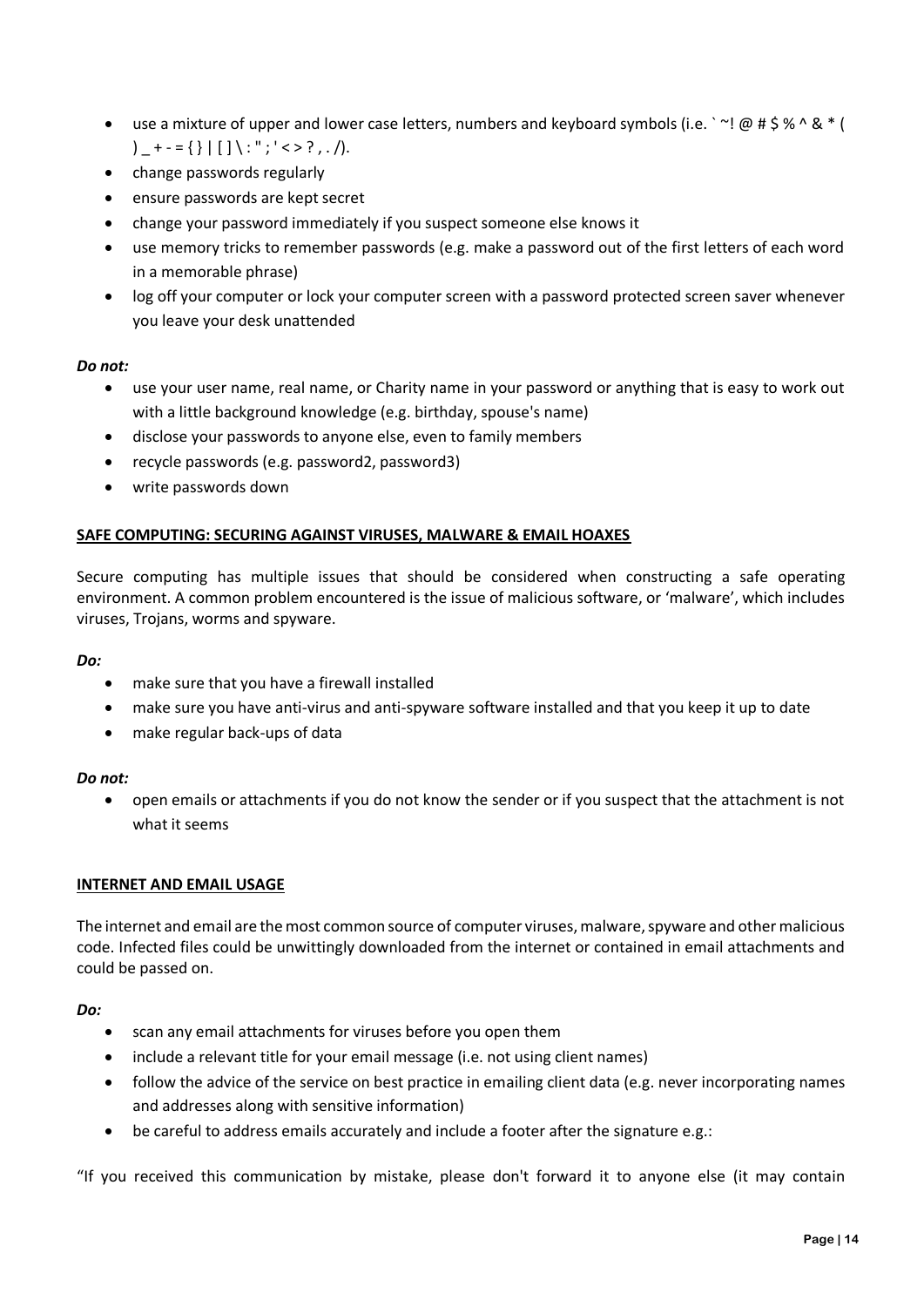confidential or privileged information), please erase all copies of it, including all attachments, and let the sender know it went to the wrong person. "

## *Do not:*

 download files or open email attachments without being certain that you trust the sender and the content

## **MOBILE COMPUTING: THE SECURE USE OF LAPTOPS, PDAS AND OTHER MOBILE DEVICES**

Mobile computing describes the use of any mobile device that can process data. Typically, this will include items such as laptops, personal digital assistants (PDAs) and mobile email devices and even mobile telephones where these are capable of storing data. Mobile computing presents a further set of risks since devices are not restricted to a controlled office or home environment.

## *Do:*

- make sure that your devices are physically secure when unattended
- keep the information you have on your device to a minimum and make sure that it is backed up
- encrypt and password protect devices and removable media that contain any client information
- be aware of the potential for opportunist or targeted theft of laptops and mobile devices in busy public places
- immediately report any actual or suspected loss, theft or unauthorized access/ disclosure.

## *Do Not:*

- leave your mobile devices unattended, even for a short period (e.g.in a car)
- place devices in locations where they could easily be forgotten or left behind e.g. overhead racks and taxi boots
- hold more information than is necessary on mobile devices
- use laptops with removable media in places where that media could easily be left behind or misplaced

## **REMOVABLE MEDIA**

Removable media is a term used to describe any kind of portable data storage device that can be connected to and removed from your computer (e.g. disk, USB stick). The data on removable media becomes portable, and therefore has less protection for security and confidentiality.

## *Do:*

 use encryption or other protection methods for confidential, personal or sensitive information if you intend to use portable storage devices.

## *Do not:*

copy client files to removable media such as passports provided

## **MEDIA DISPOSAL**

Erasing electronic files and folders does not remove this from a computer's hard drive. At some point you will need to get rid of computer files, the computers themselves, disks and physical files. Disposal of IT media in the regular waste is not legal, for two reasons: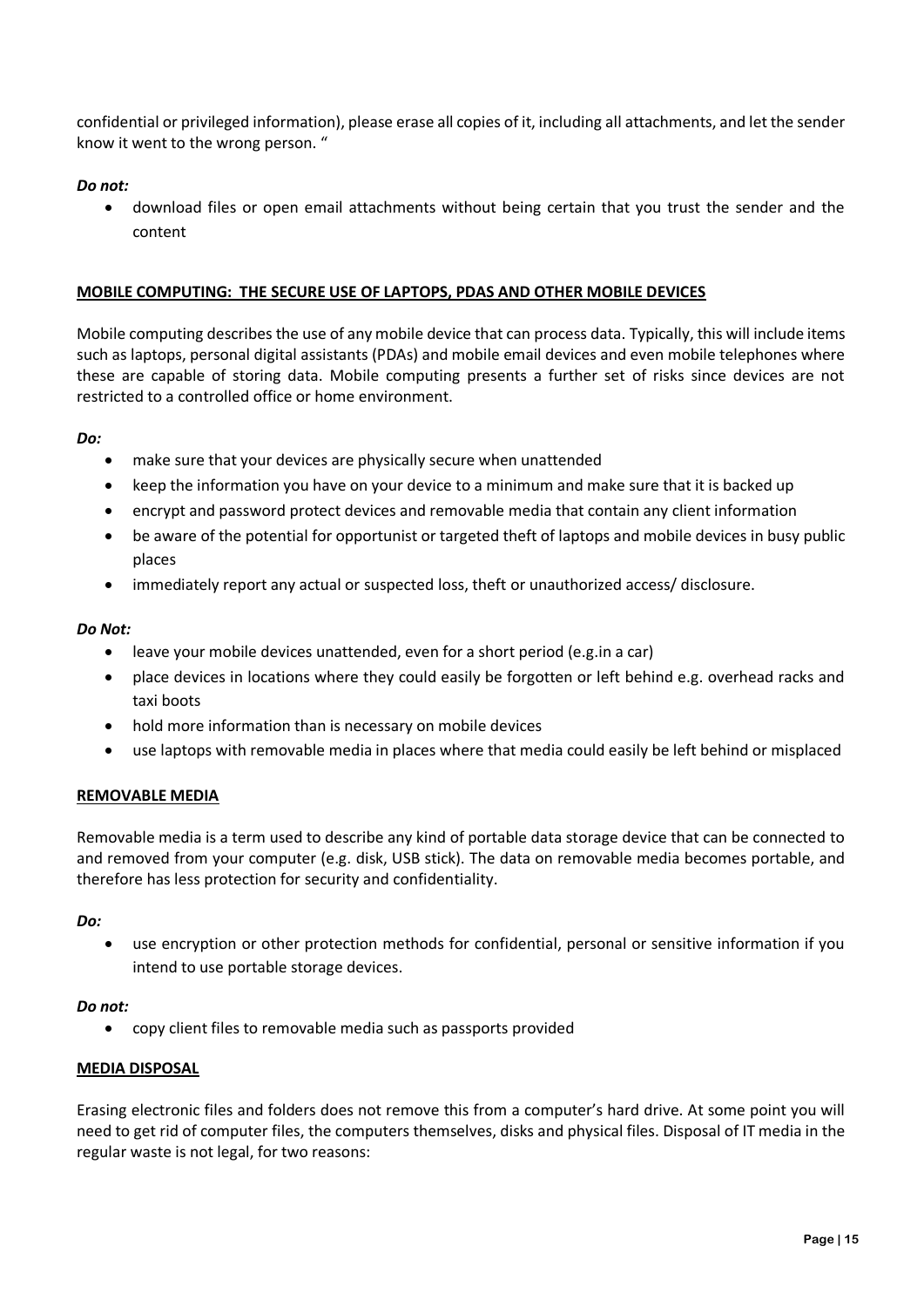- The security of data: Compliance with data security and the Data Protection Act require that information, whether it is personal, the Charities or financial, is disposed of securely.
- Environmental protection issues: It is not lawful to dispose of magnetic media with household and general rubbish as it does not break down and decay.

#### *Do:*

- erase all folders, emails and files in connection with client work in accordance with the service requirements (usually after a month of submitting these)
- also erase the same folders, emails and files which may have been stored in back up versions, sent and deleted items
- destroy the hard drives of any obsolete equipment prior to safe disposal.
- obtain certificates of destruction for IT hardware disposed of using specialist services
- restrict any access IT specialists may have to client information when you submit equipment for upgrades, repair etc.

## *Do not:*

give or supply your computer equipment (even obsolete equipment) to a third party

## **SUMMARY; CONFIDENTIALITY PROCEDURES FOR ADMINISTRATION**

## **INTRODUCTION**

Confidentiality is a basic principle and essential element of providing a counselling service. Service Six follows the British Association for Counselling and Psychotherapy (BACP) ethical framework and guidelines regarding confidentiality, as well as the General Data Protection Regulations (GDPR) 2018.

The contract with clients clearly outlines our confidentiality policy and creates an expectation for the client; any leaking of information is a breach of this contract and is harmful to their confidence in our service.

As part of establishing, supporting and maintaining confidentiality, all of Service Six's administrative staff have a central role to play. They may be the first or most frequent point of contact for many clients, and therefore they help to create and continue to maintain the sense of what our confidentiality policy means in practice.

The following is an overview of areas where issues may arise for administrative staff. It is not intended to cover every situation but to present a way for staff to feel confident in their role of receiving and passing on information without fear of being in breach of confidentiality.

Maintaining confidentiality has implications for all areas of Service Six's work. It applies not only to storing and maintaining records but also to all written communications. Likewise, it applies to what is visible in our office environment. General chat about clients in corridors risks compromising confidentiality, with this in mind, discussion should be kept strictly to business matters, being polite and professional at all times, with both colleagues and clients. If you know a client or you recognise a name, limit your involvement with that case and declare this knowledge to your line manager, to discuss any further action required.

As a general principle, business matters should only be discussed with or communicated directly to clients and not any other person, unless there is clear permission to do so.

## **COMMUNICATING BY PHONE**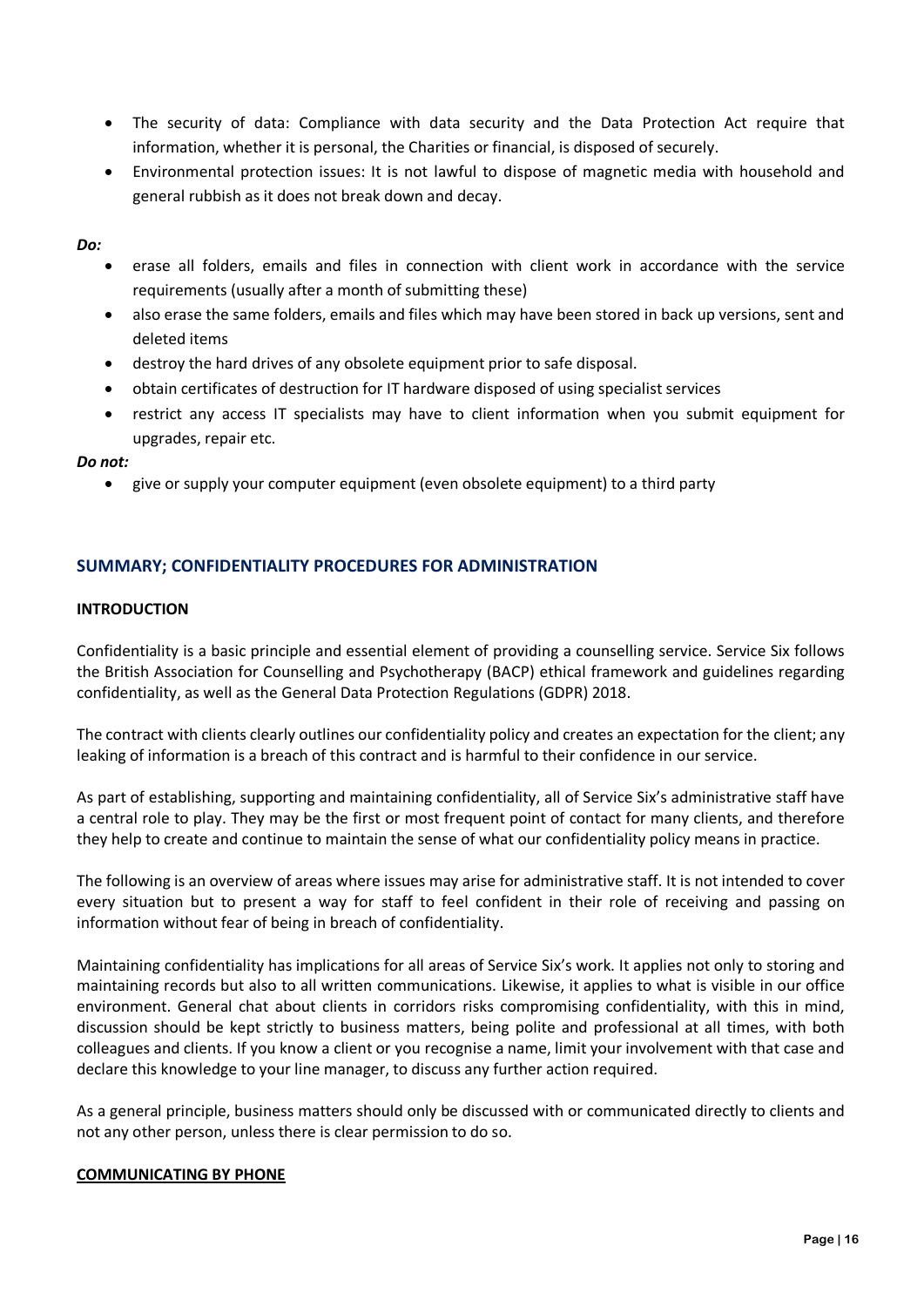Before contacting a client, always check the database contact details to see if it is OK to leave messages on the number you are calling; where this is not indicated then assume it is not OK. In these cases, always dial 141 before the full number, and do not leave a message. Check carefully that you have the right person, especially for landline numbers. If another person answers, only leave a discreet message with that person if it indicates that it is OK to leave messages.

When taking a message about a cancelled appointment, note the message and explain it will be passed on for action. Always ask for a contact number and whether it is OK to leave a message.

Only request information as required for the purpose of passing it on. It is not expected that you engage in a discussion, nor should you have to explore the database for details of the case.

If you are unsure of the situation or what the person is asking about, take the caller's number, always ask if it is OK to leave a message, and say that someone will call them back. Then check the case with your line manager as appropriate.

## **WRITTEN COMMUNICATION**

Check that it is OK to write to the client at the address you have available.

All written communication should be marked *'Private & Confidential'* on the envelope. In addition, it should have *'Only to be opened by the addressee'* as the first line of the address.

Take particular care to ensure that names and addresses are correct before sending, and that you have included only the information relevant to the client.

Be sure to follow other procedures in your particular work, regarding safe storage of information and records.

## **COMMUNICATING WITH COUPLES OR PARENTS**

Administrative staff record initial information, and therapists may then clarify any special contact arrangements. In some cases, parents or partner's numbers may have been provided as a contact regarding payment, but there are limitations on further discussion.

In the case of children, assume all parental contacts on the database are OK to be contacted unless it states otherwise. Where contracts involve a couple, take care to check the database directions about who may be contacted and on which numbers or addresses. Avoid using titles such as 'mr & mrs' and do not assume couples are of opposite sexes.

If there is any doubt about permission to discuss or make arrangements, then check this before proceeding.

## **THIRD PARTY CONTACT**

When a third party calls to re-arrange an appointment on behalf of a client, check whether the client is able to come to the phone, if not, take the message but suggest the client calls when they are able in order to rearrange. For any other purposes we need to have direct contact with the client. There are always exceptions, so if a person is being difficult, explain that you will pass the matter on for further attention and seek advice from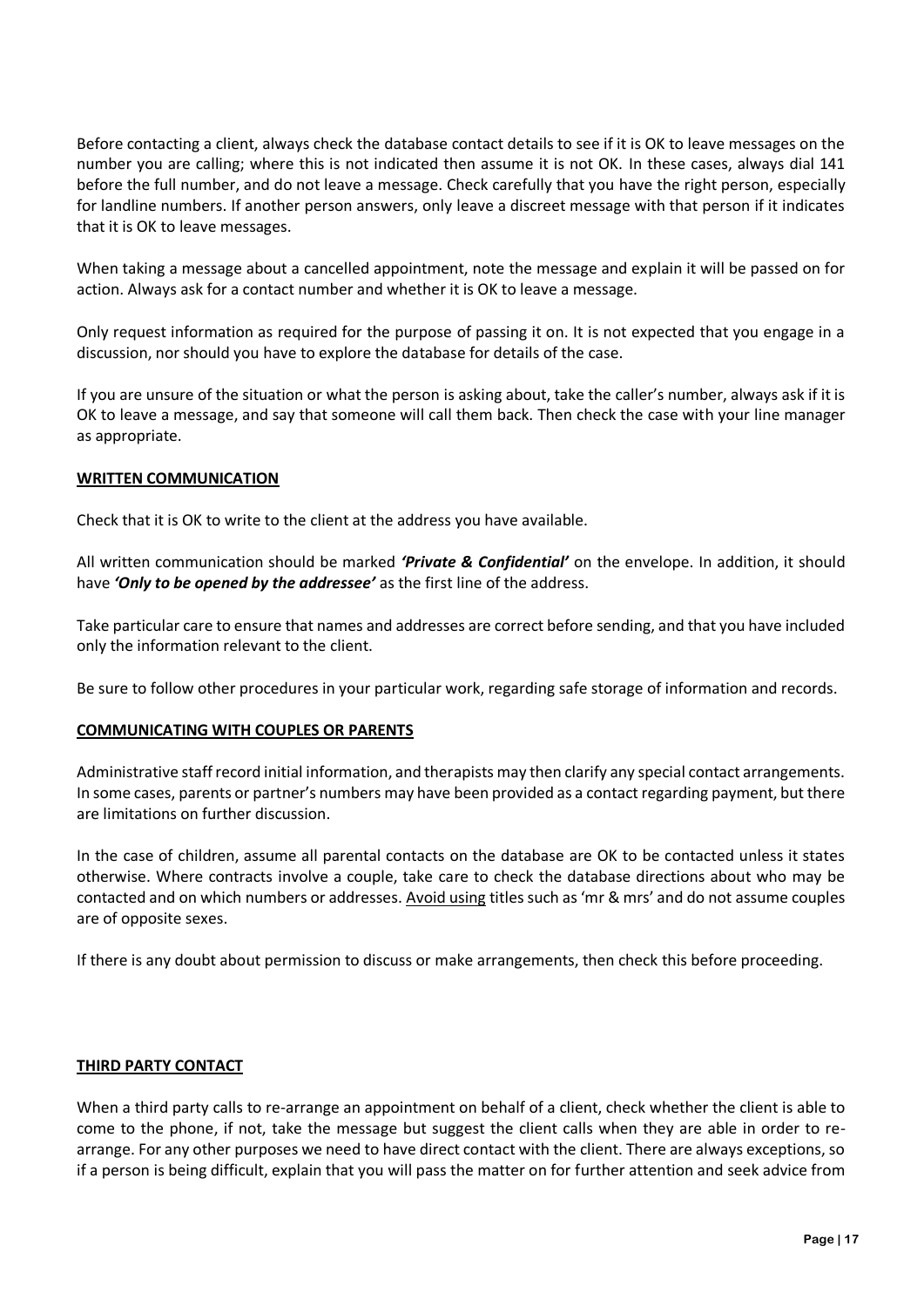a manager.

Any other requests for information from third parties need careful managing.

Further policies regarding regular third party contacts with professionals supporting a client may apply in some cases, your manager will ensure you are aware of these.

## **THERAPIST CONFIDENTIALITY**

If a client asks to speak directly to a therapist, say they are not available and take the detail to pass on. When cancelling sessions for a therapist, never give detailed personal information, simply state someone is ill or an emergency has arisen, as appropriate.

Do not give a therapist's contact information from the database unless it expressly states this is OK, in cases of emergency check with a manager.

## **COMPLAINTS**

Complaints need to be reported by the client, individual or organisation concerned using the Comments, Compliments and Complaint form and associated policy.

If a client is dissatisfied or becomes angry or difficult, is anxious or in distress, try to remain calm and neutral and look after your own needs in the conversation. Acknowledge their response and explain that you will pass the matter on for further attention.

## **SCANNING PROCEDURE**

The General Data Protection Regulations (GDPR) 2018 and the confidentiality provisions detailed by the British Association for Counselling and Psychotherapy in its Ethical Framework for Good Practice in Counselling and Psychotherapy govern Service Six's operations.

In order to ensure that complete and accurate records are maintained for the required period of time, this procedure must be implemented in all cases where documents are scanned and original copies are destroyed.

This process will apply to all records:

- Scan the original to its proper place on the server and attach to the database as appropriate
- If a file has been attached to the database, enter a final contact note saying, *"Complete file scanned and attached".*
- Count the pages in the original document and ensure that the same number of pages have been saved to the server and database file as appropriate.
- Check at least 10% (1 in every 10) of all documents that have been scanned, to ensure that every page is copied accurately (i.e. all pages are copied and legible).
- When scanning a single document, always check for accuracy.
- If any document is 20 pages or more always check 1 in every 10 pages for accuracy.
- The line manager should be informed of which documents have been scanned, so that they can carry out random checks for accuracy.
- If any omissions or problems arise in a batch being checked by the person scanning, or the line manager, the error should be corrected and a further 10% of documents should be checked. This procedure should be repeated until no errors are discovered in the sample.